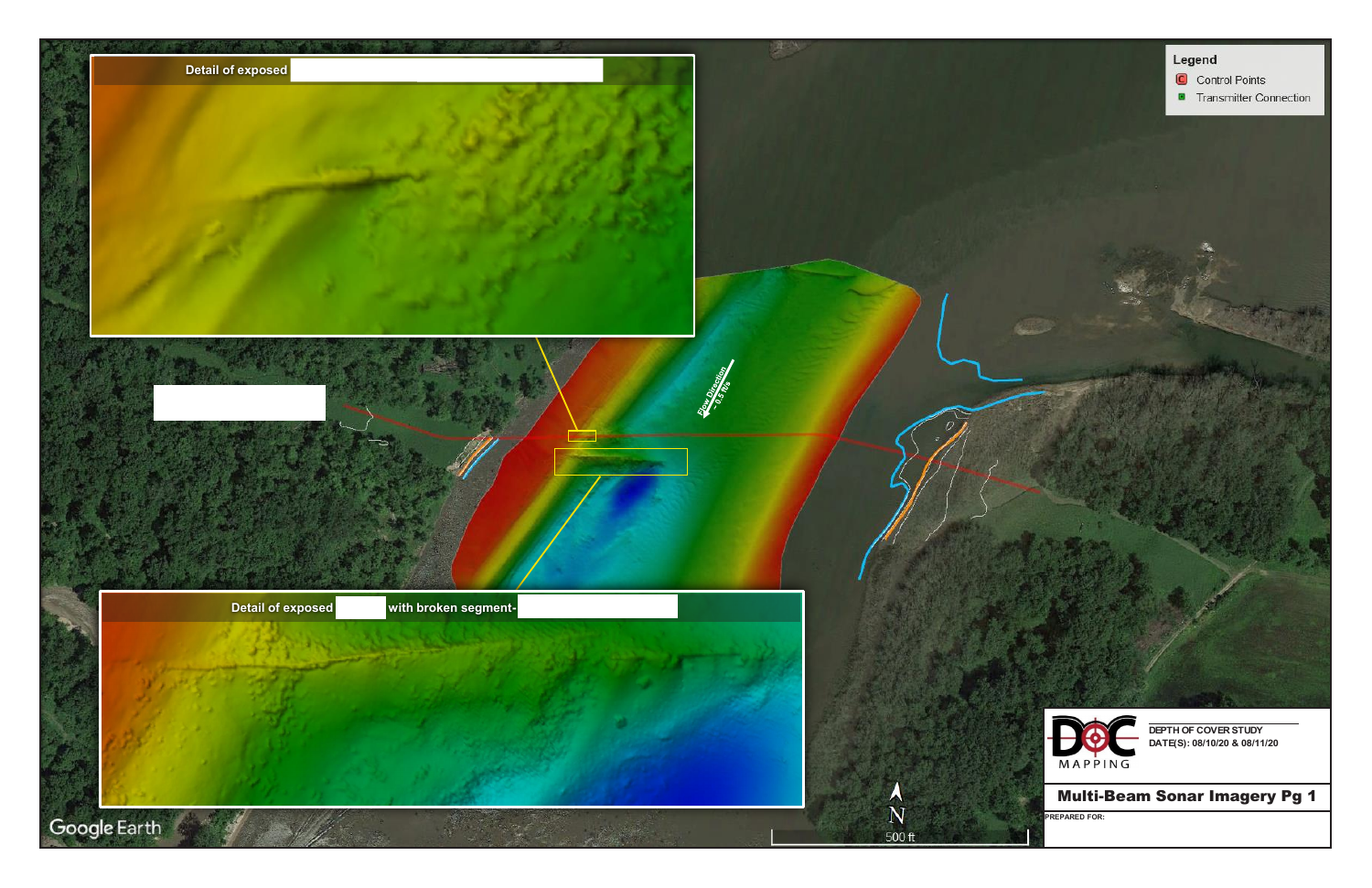**DEPTH OF COVER STUDY DATE(S): 08/10/20 & 08/11/20 DEPTH OF COVER STUDY DATE(S): 08/10/20 & 08/11/20**

**EAST FORT MADISON-MANHATTAN EAST FORT MADISON-MANHATTAN (20")**

Multi-Beam Sonar Imagery Pg 2

**PREPARED FOR:**





TOP elevation = 430.3'